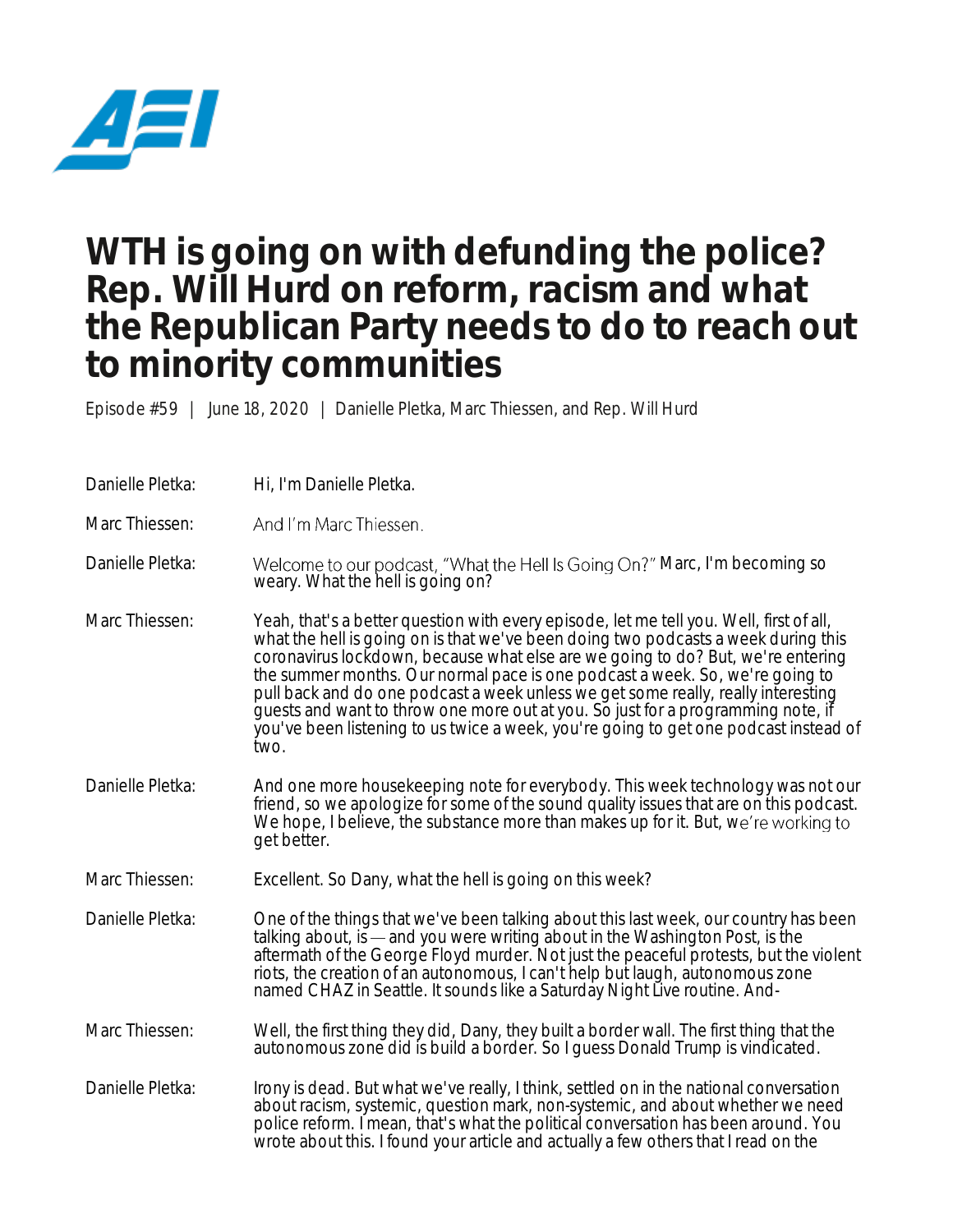question of what's stood in the way of police reform thus far really interesting.

- Marc Thiessen: Well, thank you. So, I mean, everyone's looking to Washington to see what is Washington going to do about this problem, because our natural reaction is, whenever there's a problem, is what is Washington going to do? But if you look at the cities where there have been controversial deaths of African Americans at the hands of police officers, one, they are all in cities, almost all exclusively in cities run by Democrats. And the police officers have invariably been protected by collective bargaining agreements that were reached with the police union.
- Marc Thiessen: So the barrier to getting rid of good cops is not policies in Washington. It's not the Trump administration. It's not Republicans or Democrats in Congress. It's these collective bargaining agreements that are negotiated between local Democratic officials and public worker unions. In this case, in the case of the police. There was a Duke Law Journal study that looked at 178 police union contracts and found that most of them interfered with the effectiveness of mechanisms designed to hold police officers accountable for their actions. So if you want to root out the bad cops, and this is a different question that we need to discuss, which is, is the problem that we have a few bad apples that need to be rooted out, or is the problem that there's systemic racism in the police? But if you believe, as I do, that most police officers are good people who can't stand the bad cops, know who the bad cops are, want to get rid of the bad cops, what's blocking them isn't in Washington. It's collective bargaining with the police union.
- Danielle Pletka: Yeah. Listen, from what I've read about this, and I obviously know less about this than you do, who has been writing on it, but from what I've read about this, there's a pretty persuasive argument to be made. I got to tell you though, watching the spectacle of the demonstrations going on in New York City and Mayor de Blasio's absolutely ridiculous posturing reminded me of 9/11. Remember when everybody wore NYFD and NYPD hats? Remember when that was the thing? First responders were our national saints, and now all of a sudden we want to defund the police. Americans need to decide, if you're willing to throw yourself in harm's way to protect someone, are you a hero or are you a racist?
- Marc Thiessen: Yeah. I will tell you that obviously my heart breaks for George Floyd and his family. My heart breaks for anyone who fears that they might become the next George Floyd, whether that's a legitimate fear or not. No one should feel that way in America. But my heart also breaks for these police officers who literally, as you say, go out and risk their lives every day. When there's somebody breaking into your house, you don't call, notwithstanding some of the Democratic proposals, you don't call a social worker. You call a police officer and you want him to have a gun. And these people put themselves in harm's way. As you pointed out, they were the first on the scene after 9/11. If there's a terrorist, if there's a criminal, if there's a lunatic on the loose, they're the ones we count on. And the good cops are the vast majority of them. And they are being horribly mistreated.
- Danielle Pletka: No, they are. And again, I mean, the fact that there are bad cops is a fact. There's another problem here as well, and what people need to remember when they start screaming about racism is, their victims are not you and me and our neighbors. Their victims are their neighbors in poorer areas of our country and the people who are going to suffer the most from the ridiculously hysterical nature of this debate, as opposed to a reasoned, serious debate that brings in the kind of reforms that we need to see, are those minority communities.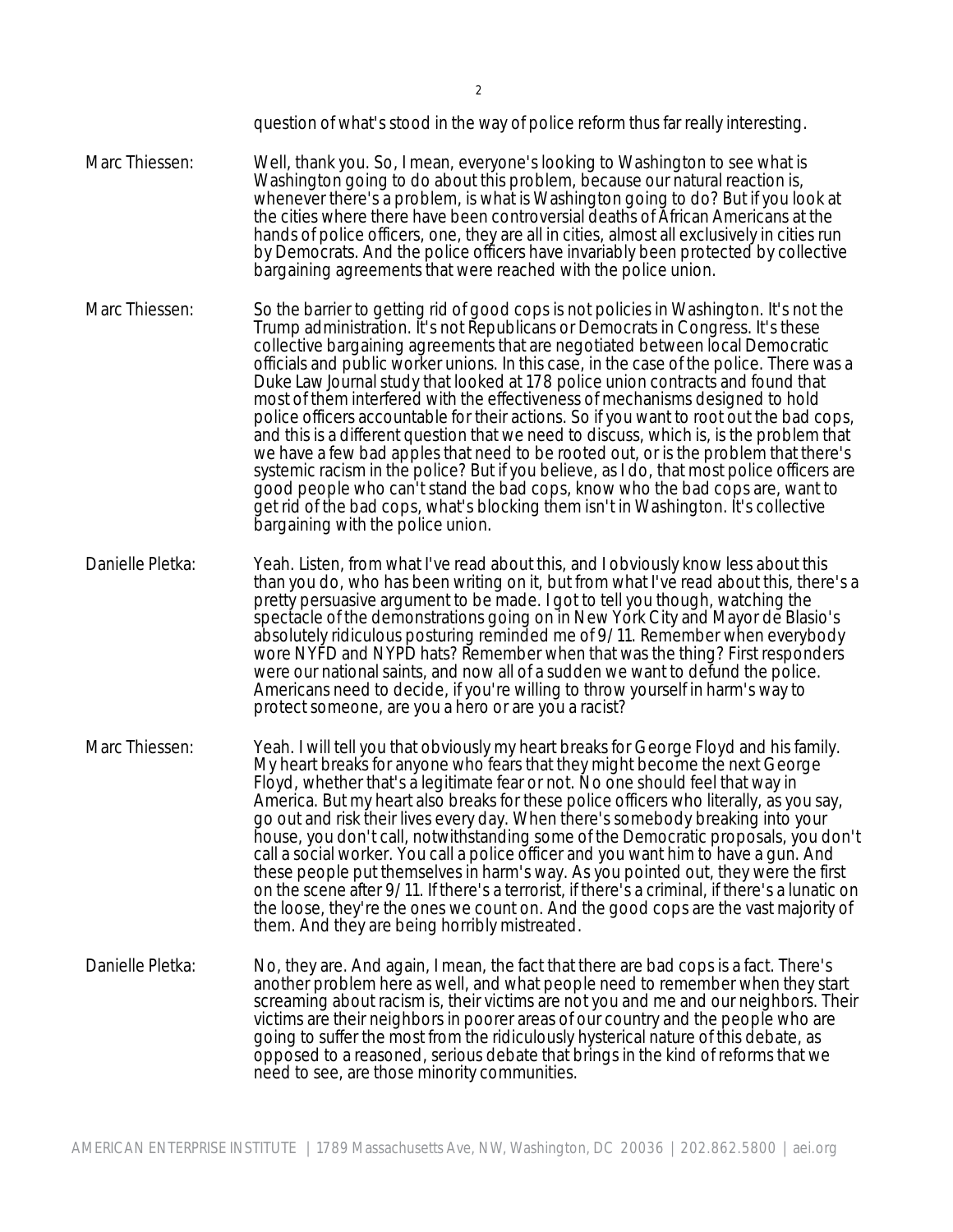- Danielle Pletka: If somebody decides to defund the police in my neighborhood, yes, I think it's stupid. I'll wonder why I'm paying taxes. But, it's not like I will be in peril tomorrow or the next day. That is not true for certain areas of Washington, DC. And those people who are most at risk of being threatened, shook down, robbed, having their children offered drugs, those people need protection from the police. Of course they shouldn't be afraid. Of course they shouldn't fear that they're going to be pulled over needlessly. But they need a good police department.
- Marc Thiessen: Oh, no doubt. And look, some police departments are better than others. There's no doubt. There's some that have deeper problems and they need better training and we need to have the ability to fire bad cops. I mean, the problem with collective bargaining is that it makes it an almost like ... First of all, a lot of these police chiefs that you're seeing on the news now defending their departments are African American. You think that they really want to have a police department that disproportionally hurts African Americans? Of course not. They know who the bad cops are. They can't fire them. We have to empower police chiefs to fire bad cops.
- Danielle Pletka: No, look at what happened in Atlanta. Look at the Wendy's that got burned down. The police chief in Atlanta that quit, a woman, a progressive, very well-respected woman. And she stepped down and you know what? That sort of sacrificial lamb is only going to further harm the people who need protection from the police most. I want to turn to our guests because we have an awesome guest this week, but I wanted to cite one statistic to you because it really stayed with me. So you've been talking about collective bargaining. You've been talking about the power of police unions and how they stop discipline and firing of bad repeat offender cops. So everybody talks about how Camden, New Jersey, which was the murder capital for a while, defunded the police. First of all, folks, that is not what happened in Camden, New Jersey. They just disbanded the police unions and found a way to do it. But before they were able to, get this number, you guys won't believe it. The average, not the top, the average cost per officer, including fringe benefits in Camden was \$182,168 a year. I mean, what?
- Marc Thiessen: We can afford some training with that kind of money. But this is also the stats for  $$ you go to these DC public schools. I don't have the numbers on my fingertips, but they've dramatically increased the per student spending and the schools are still awful.
- Marc Thiessen: It's not a question of money. I worked on a book on collective bargaining with Scott Walker, because you remember back when he had the whole 100,000 people took over the Capitol because he wanted to get rid of collective bargaining for municipal workers and for teachers. And in schools, especially like in the New York public schools, but also other places, they have what they call rubber rooms, which is where they can't fire the bad teachers. So they just send them to sit in a room all day and play on a computer and get paid. And then the next year, the next school year, they get transferred off to another school. I don't know that you can do that with cops. So-
- Danielle Pletka: Every single parent that depends on public schools, just like every single parent that depends on police and community security, it is such a slap in their face that they are not allowed to demand and expect more. Doesn't mean money. It means quality. And I wish that we could, as a nation, understand the difference between cash and quality. \$188,000 per cop in Camden, New Jersey got them the distinction of being the murder capital.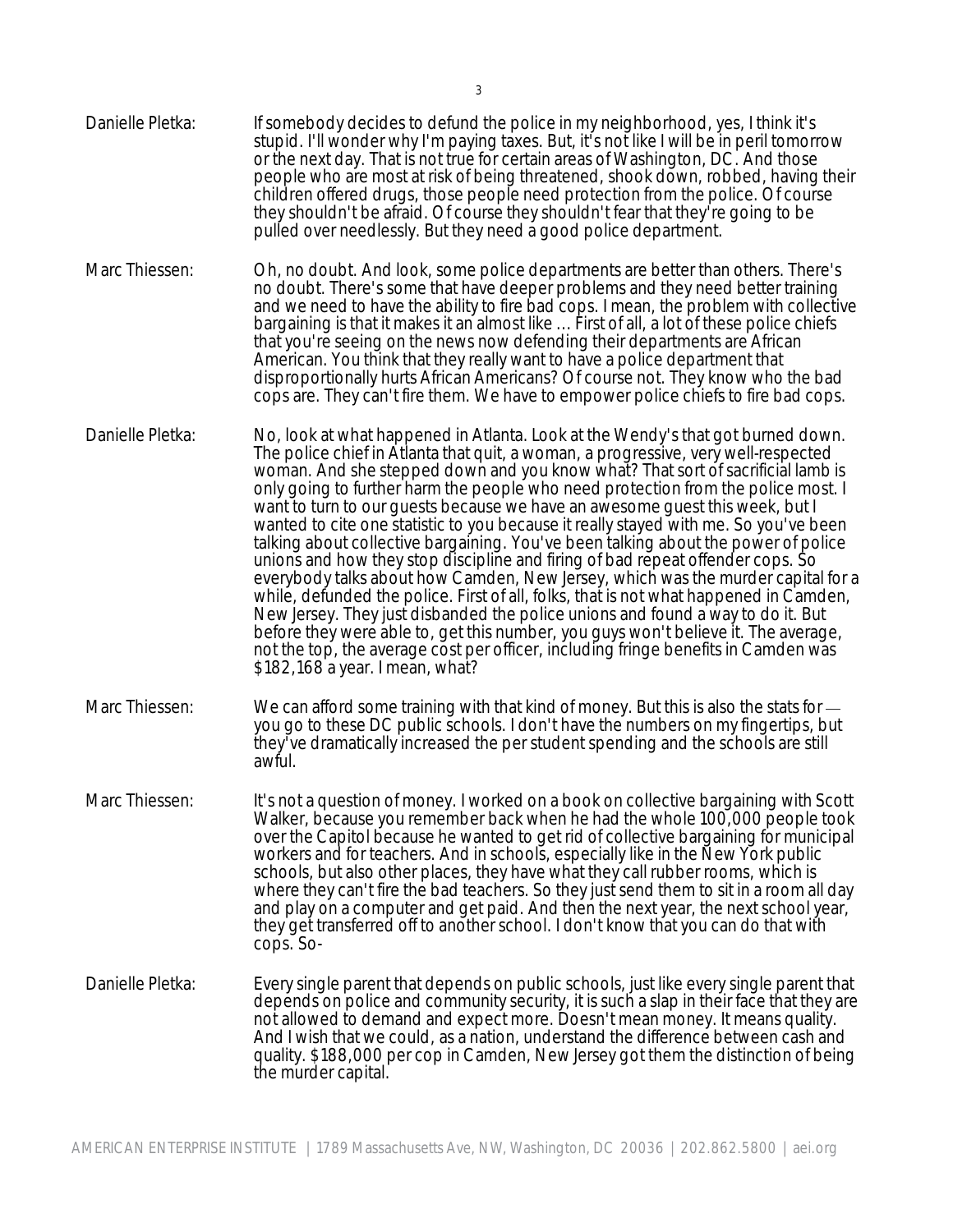| Danielle Pletka: | So we're really lucky today to have Congressman Will Hurd with us. He represents<br>Texas's 23rd congressional district. That's San Antonio for people who don't spend<br>all their time looking at what district is what, including me. He was first elected in<br>2014 and he's been in Congress ever since. He's actually announced that he will not<br>be running again this year. Prior to being on the Hill, though, he worked at the<br>Central Intelligence Agency for nine years. He was stationed here in DC, but he also<br>did a duty tour as an operations officer, and for the uninitiated, that means a spy, in<br>Afghanistan and Pakistan and in India. He speaks Urdu, which is the language of<br>Pakistan and a lot of really bad guys. He's a great loss to the Republican party on<br>Capitol Hill. You're really going to enjoy this conversation.                                                                                                                                                                           |
|------------------|-----------------------------------------------------------------------------------------------------------------------------------------------------------------------------------------------------------------------------------------------------------------------------------------------------------------------------------------------------------------------------------------------------------------------------------------------------------------------------------------------------------------------------------------------------------------------------------------------------------------------------------------------------------------------------------------------------------------------------------------------------------------------------------------------------------------------------------------------------------------------------------------------------------------------------------------------------------------------------------------------------------------------------------------------------|
| Marc Thiessen:   | Congressman Hurd. Welcome to the podcast.                                                                                                                                                                                                                                                                                                                                                                                                                                                                                                                                                                                                                                                                                                                                                                                                                                                                                                                                                                                                           |
| Rep. Will Hurd:  | Hey, thanks for having me on. It's great to be with you all today.                                                                                                                                                                                                                                                                                                                                                                                                                                                                                                                                                                                                                                                                                                                                                                                                                                                                                                                                                                                  |
| Marc Thiessen:   | Excellent. Well look, you were recently marching in Houston, in solidarity with<br>George Floyd. Tell us a little bit about marching and what you saw out there and<br>your impressions of the situation we're facing right now.                                                                                                                                                                                                                                                                                                                                                                                                                                                                                                                                                                                                                                                                                                                                                                                                                    |
| Rep. Will Hurd:  | Sure. What was interesting is when I first got there, I didn't know what to expect. But<br>my goal was to show solidarity with the George Floyd family and then ultimately with<br>over 60,000 other folks, and everybody was incredibly peaceful. There were police<br>officers there, handing some of the marchers water. All the chants were nothing<br>derogatory towards the police. And what I saw there is you could be outraged by<br>the murder of a black man in police custody, you could be thankful that law<br>enforcement was there enabling our civil rights and civil liberties to peacefully<br>protest, and you can be outraged when there's criminals that are involved in trying<br>to take advantage of this period of time by looting and rioting, and even trying to kill<br>police, right? All of those emotions and all those feelings you can feel at the exact<br>same time. And I think that's what most of the folks in the crowd were feeling.                                                                       |
| Rep. Will Hurd:  | And the other thing I was not prepared for was there was folks from all walks of life,<br>all shapes and colors that were there. It wasn't just the African American community.<br>And there is a recognition, and when you see a video, and nobody who saw that<br>video thought that what was happening in that video of George Floyd being killed<br>was okay. And I think that impacted a lot of folks. And I saw that in Houston, Texas,<br>which is where George Floyd grew up, basically.                                                                                                                                                                                                                                                                                                                                                                                                                                                                                                                                                    |
| Danielle Pletka: | So you said something that I really like and appreciate, and I think we don't hear<br>enough of, and I'm going to read your quote back to you because everyone loves<br>that. So you said, "The march was for justice. And for me, justice is ensuring we don't<br>have a society where this kind of shit happens. I know what it's like to have<br>uncomfortable interactions with the police. But I also know that the officer that put<br>his knee on George Floyd is one person." What you said there is one of the most<br>balanced things I've heard, which is that just because somebody has done<br>something completely unacceptable in our society — not just unacceptable, but<br>illegal. This was murder. Just because somebody has done something, does not<br>besmirch the entire institution of the police, nor the entire community that is white.<br>Just as a crime by a black man does not besmirch the entire community. Why have<br>we come to a point where we are incapable of seeing things the way you described<br>them? |
| Rep. Will Hurd:  | Well, look, short answer to that question is, to be frank, I don't know. But we're in a                                                                                                                                                                                                                                                                                                                                                                                                                                                                                                                                                                                                                                                                                                                                                                                                                                                                                                                                                             |
|                  |                                                                                                                                                                                                                                                                                                                                                                                                                                                                                                                                                                                                                                                                                                                                                                                                                                                                                                                                                                                                                                                     |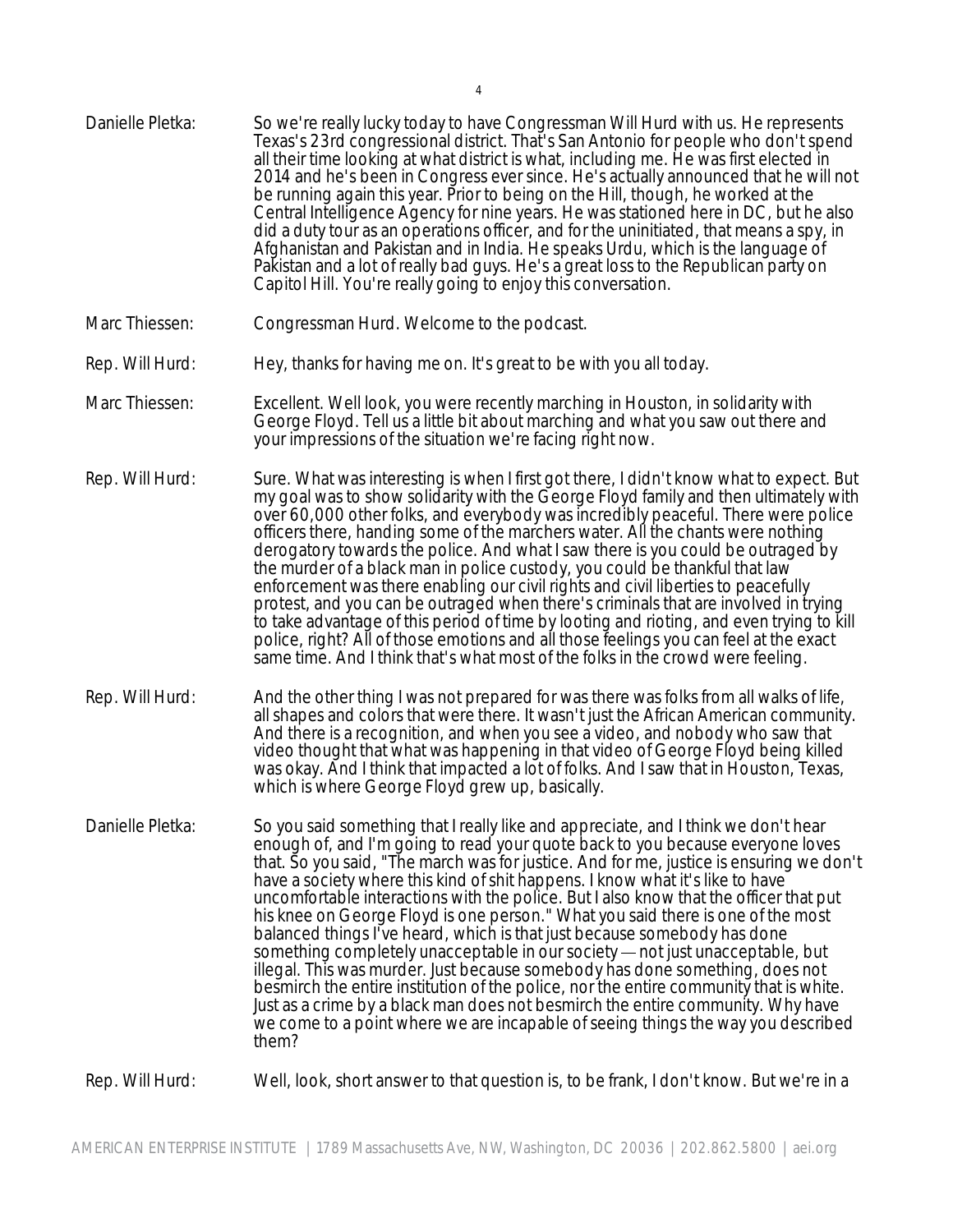period where everything is defined by contrasts, right? And it's sometimes out of fashion or not in vogue to agree on concepts, especially with people that you may not agree with on a lot of things. And so I think that's what drives this. And look, when you're a bombastic or you have an extreme take, you get more coverage on television; you get more likes on social media. And so I think that drives ultimately some of the behavior.

- Rep. Will Hurd: But what we also have to step back and realize is that these kinds of things have been happening in the African American community for a really long time. And so those that don't have to deal with this, sometimes people feel like, "Oh, this is something new," just because you saw it on a video for once. No, this has been going on for hundreds of years. And so, oftentimes, folks that want to dismiss this as one incident get upset because this is a continuation of a long history of problems, right?
- Rep. Will Hurd: And so that's why you have to recognize the act and the behavior. But then you can't use this as justification for everyone. And so part of the problem is, how do we address these underlying concerns, right? Because we can go down the list, right? And so in some of these cases that people were just as outraged, nothing had happened. And I think right now, a lot of the focus and energy is around making sure there's reforms.
- Rep. Will Hurd: And ultimately there are some best practices when it comes to policing that are not being followed across the country. And one example I always focus on is mental health. 25% of the stops that police departments across the country deal with, deal with mental health. But most police departments only do eight hours of training of how you deal with mental health. Now my hometown, San Antonio, where I live, the San Antonio Police Department is a leader in incorporating mental health into their jobs. There's a great documentary on HBO called Ernie and Joe. And it's about these two guys that have built this program within the San Antonio Police Department. Every police officer in the San Antonio Police Department gets 40 hours of training when it comes to mental health. They know how to deescalate a situation. And so what we should be doing is making sure the best tactics, techniques, and procedures are being used across the entire country, because guess what? That's going to make all communities safer. And that's where I think some of this focus should be.
- Rep. Will Hurd: Also, we got to be able to give police chiefs the ability to fire bad cops. And this is every police chief wished they had that ability. Half the time what happens, the police chief fires a cop, it goes through arbitration, and 46% of the time that police officer gets put back on the force, right? That's part of the problem. Every police chief knows who his bad officers are and every good police officer knows who's the bad cop is. They don't want to serve with them. They don't want to be with them. So let's help everybody  $-$  the people that are getting impacted by the bad cops, the good cops that have to serve with the bad cops — and make sure those folks are able to be fired and then not even be picked up in another city or community on their police. I think that's a reform that would go a very long way in changing the culture and making sure there's ramifications of negative behavior.
- Marc Thiessen: So let's talk about that, firing bad cops, because I think you're absolutely right. And the people who want to get rid of the bad cops most are the good police chiefs and the good police officers, because look at what they're suffering now because of the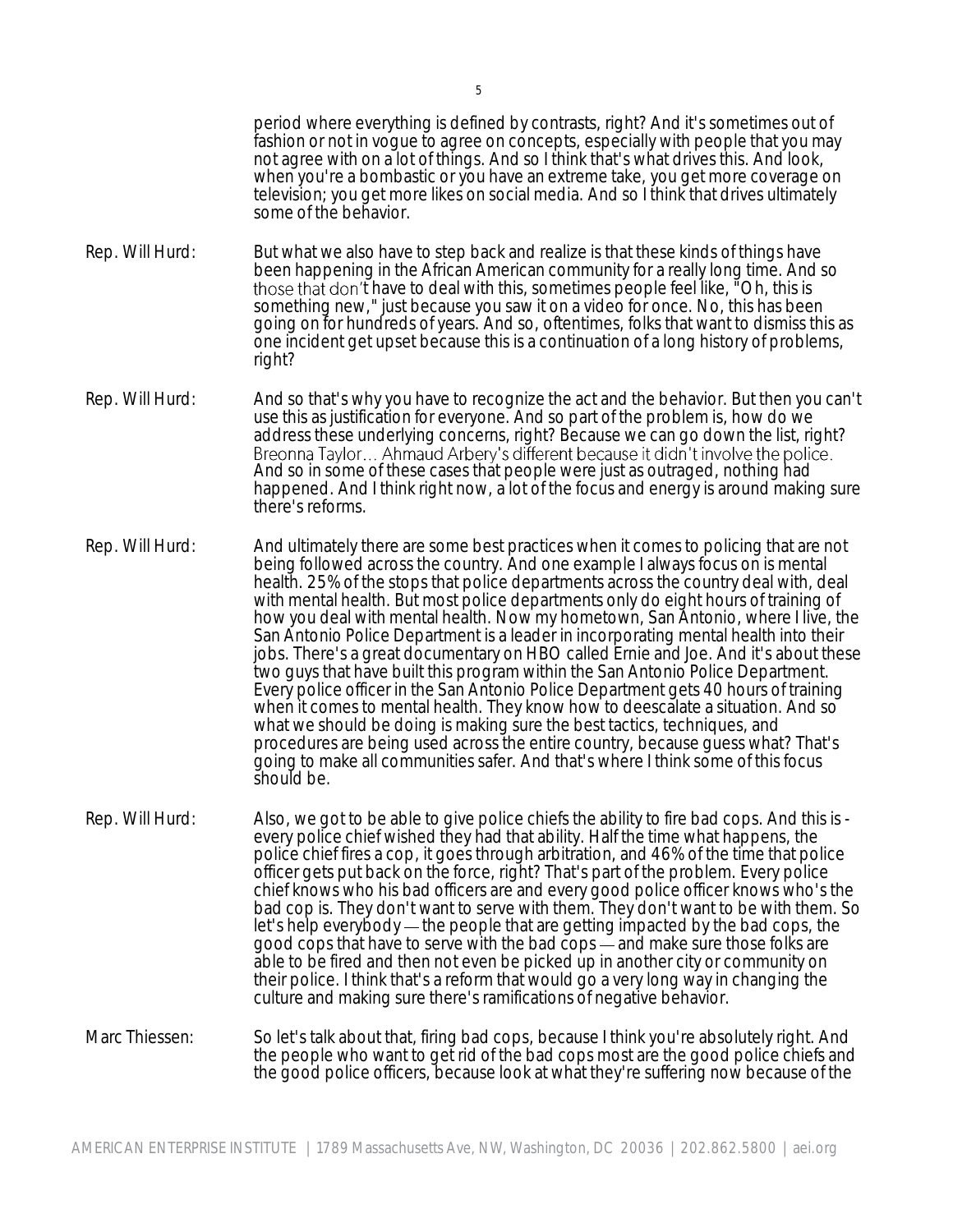|                  | actions of that officer in Minneapolis, the blow back that they're experiencing. They<br>didn't do that. They don't want those people in the police department.                                                                                                                                                                                                                                                                                                                                                                                                                                                                                                                                                          |
|------------------|--------------------------------------------------------------------------------------------------------------------------------------------------------------------------------------------------------------------------------------------------------------------------------------------------------------------------------------------------------------------------------------------------------------------------------------------------------------------------------------------------------------------------------------------------------------------------------------------------------------------------------------------------------------------------------------------------------------------------|
| Marc Thiessen:   | But you know, that officer had 15 complaints against him, and almost none of them<br>had any disciplinary action. But how do you fix that from Washington? Because the<br>reason why you can't get rid of bad cops is largely because of collective bargaining<br>agreements between the police union and the local officials, mostly of whom are<br>Democrats in these cities, that they cut that allowed them to avoid interrogation for<br>48 hours. It allowed them - that ban anonymous complaints, all of these different<br>things in the police contracts that do that. How is Washington supposed to fix that<br>when the source of the problem is local officials making bad agreements with police<br>unions? |
| Rep. Will Hurd:  | Marc, I agree with your precept 100%. And the way you do it — you could address it<br>two ways. Oftentimes, in those agreements, anything in that personnel file gets<br>expunged after two years. And so, you basically can't use previous history in a case<br>against somebody if it's more than two years old, in a lot of cases.                                                                                                                                                                                                                                                                                                                                                                                    |
| Rep. Will Hurd:  | Alright, keep a federal database where that information goes in, and state officials or<br>federal officials have access to it. And because it's a federal database, the federal<br>government decides the rules of what gets put in there and what doesn't get put in<br>there. That's one way to keep the data on individuals. That's one way. Two, say,<br>"Listen, it is a local issue, but if your local police department wants \$2 billion of<br>the" It's \$2 billion in DOJ grants, Department of justice grants, go to police<br>departments. If you want access to that money, there are certain things that you have<br>to adhere by. And those are the standards to get access to those federal dollars.    |
| Rep. Will Hurd:  | And can you do something as simple as saying, in the case when it goes to<br>arbitration  Anybody can just file a complaint, and it may be an absolutely<br>worthless complaint. That's why you have citizen review boards to review these<br>complaints, to see things that are actually valid and that there is some scrubbing<br>that's gone to that. So you want to have that due process, if you will, for that officer.<br>But let's say it goes through that process, the police chief fires them, maybe you<br>have two arbitration arbiters make the decision on putting that police officer back on<br>the force.                                                                                              |
| Rep. Will Hurd:  | Because what happens is, one side has their arbiter, the other side has theirs. And<br>usually one of those gets picked as doing the arbitration. Okay, both sides select an<br>arbiter, and both of them have to agree for that person to get back on. And that's a<br>very high bar to do that, and say, "Okay, this is what a best practice looks like when it<br>comes to firing and going to arbitration of a police officer. And if you want federal<br>dollars, you have to be following that best practice." And so it's up to that locality to<br>make the decision whether they want to do that or not. And that's how, I think, you<br>can incentivize that kind of behavior.                                 |
| Danielle Pletka: | So, you're talking about the influence that the federal government can have in<br>creating, basically, incentives for positive behavior. Which, I think, generally<br>speaking, most people agree is more effective than punishment for bad behavior.<br>Although the police union issue is a very real one and there are bad cops who,<br>frankly, need to be excised from the system. But I have two quick questions for you.<br>The first is, do you think that the emphasis that we've seen, especially coming from<br>the House leadership, on federal solutions, is the right one? Or do you think that<br>localities need more power to deal with this? And then I want to come back to you                       |
|                  |                                                                                                                                                                                                                                                                                                                                                                                                                                                                                                                                                                                                                                                                                                                          |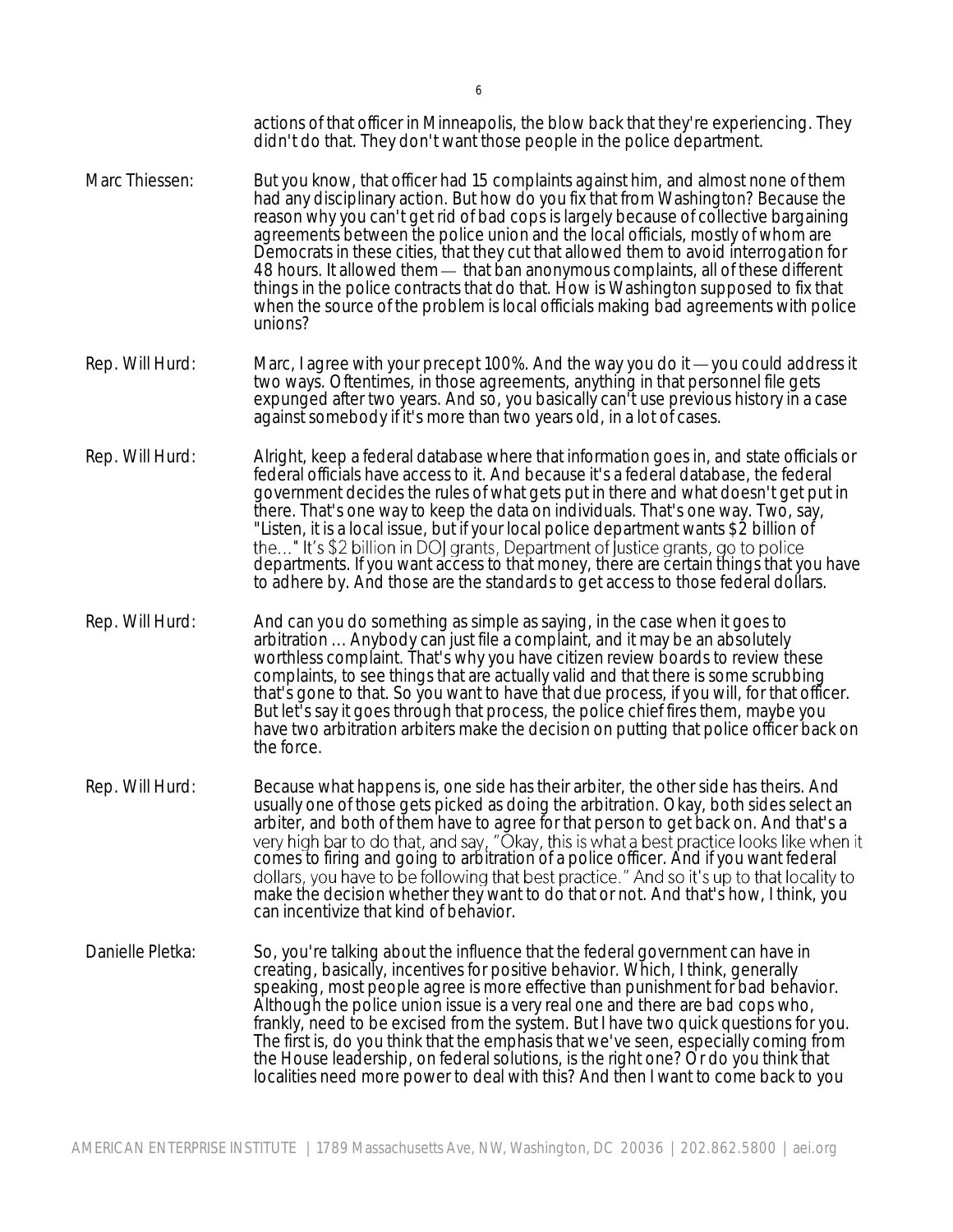on a procedural question in the House, too.

- Rep. Will Hurd: Sure. I look to organizations that have the expertise in what best practices ultimately are. And so there's an organization called CALEA, the Commission for the Accreditation of Law Enforcement Agencies. These are police officers that make up this entity that decides what these best practices are. So don't listen to some bureaucrat in Washington, DC on what you should do. Let's talk to the pros, to say, This is how our officers determine whether there'd being - focus on bodily harm." Let's look at those entities and decide what's best. Look, I spend a lot of time on... My background is in computer science; I helped build a cyber security company; I do a lot on artificial intelligence, things like this.
- Rep. Will Hurd: And when you look at standards in the technology world, you look to NIST, the National Institute for Standards and Technology, to say, "Hey, these are the best practices, they evolve over time." The way we defend digital infrastructure today is different than the way we defended them before. We need a similar body, and the closest body I think we have is CALEA. Every Department of Justice has had some commission. Under President Obama, it was called the 21st Century Policing Commission. Under President Trump, it was constituted in January, it was the Commission on Law Enforcement.
- Rep. Will Hurd: You can have folks, and decide, "Hey, based on what we've learned to date, here's<br>what we have." Oh, and by the way, let's start keeping track of some of this crap. We talk about no-knock warrants. Do we have an idea of how many times no-knock warrants are done? Like, the judicial system, are they just looking at no-knock warrants in a pro forma way, similar to what we saw with FISA? So there are some other elements in there that we could do. I think, we'll get to the experts, have the experts tell us what is the right thing to do, and then go from there. And again, I prefer not to listen to some bureaucrats in Washington.
- Marc Thiessen: So you've said that we owe it to the men and women who protect us to prevent a few bad cops from soiling the reputation of the entire force. And that's what we've been talking about, how do we get rid of the few bad cops who are causing the problems? The left doesn't see it that way. And Black Lives Matter doesn't see it that way. What they say is, "It's not a few bad cops. Policing is systemically racist. And our country, for that matter, is systemically racist." Do you see the system as systemically racist? And as an African American, you've had experiences with the police that have been less than ideal that I probably haven't as a white American. Talk to us a little bit about systemic racism.
- Rep. Will Hurd: Let's take a place like San Francisco. In San Francisco, after World War II, there were places where African Americans weren't allowed to get FHA loans. There were communities that were built that weren't allowed to have black people apply to try to rent those homes. This is what everyone would consider liberal progressive San Francisco, and we're talking '40s and '50s.
- Rep. Will Hurd: And you can fast forward to 1968, where a lot of those things were still going on and that stuff was still happening even in the '70s. So while a lot of those things have been taken off the books today, the ramifications of those previous decisions are still having an influence. And so, here's what I know. I know that there is training that would make sure a police officer has the best chance of making the right decision in a sticky situation. I want to make sure that officer does that. I know that when an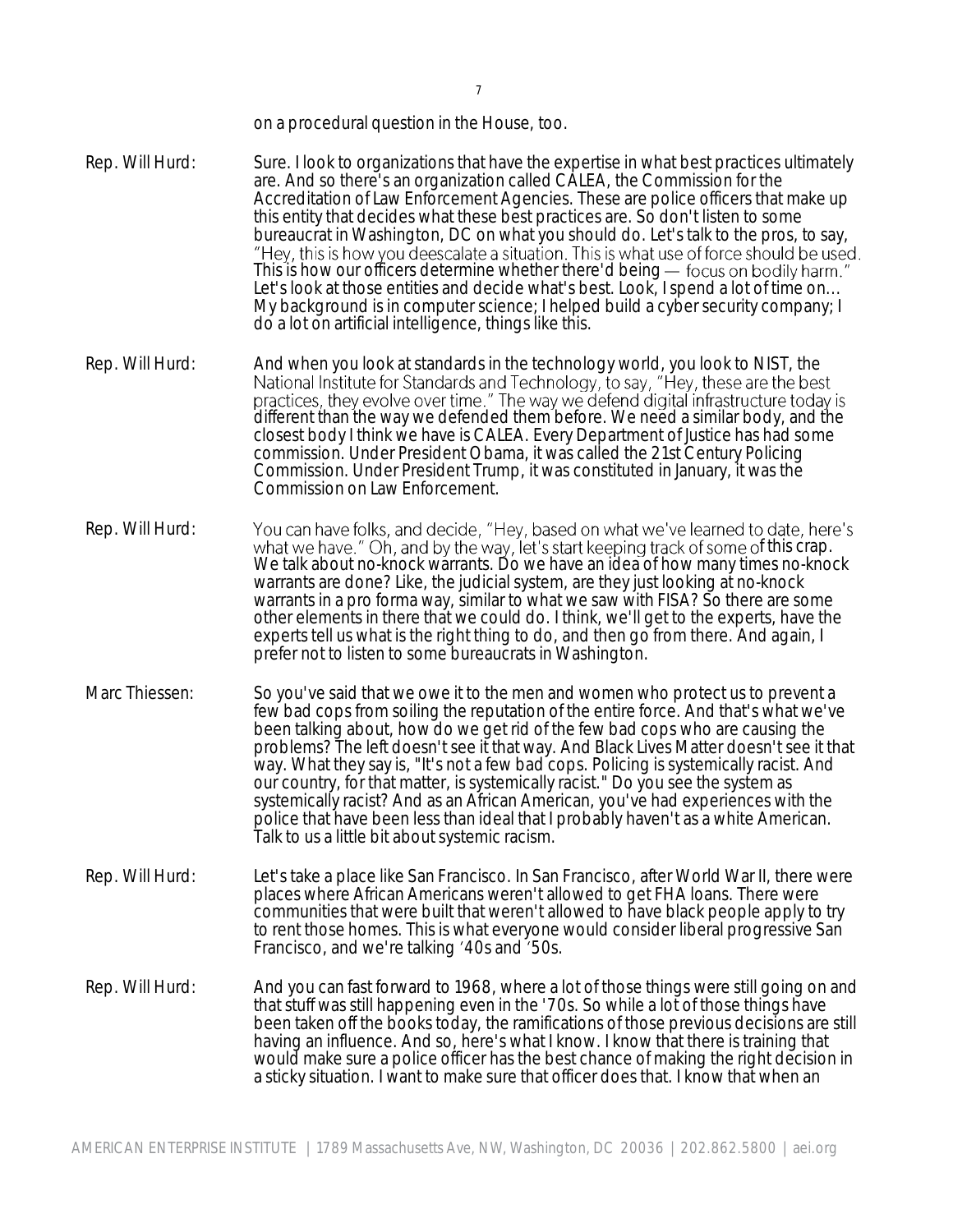|                  | unarmed person is killed in police custody, that's unacceptable and something like<br>that should never happen. And so you address those issues. Things like defunding<br>the police is actually going to make our communities less safe which is the exact<br>opposite of what we're trying to do.                                                                                                                                                                                                                                                                                                                                                                                                                                                                                                         |
|------------------|-------------------------------------------------------------------------------------------------------------------------------------------------------------------------------------------------------------------------------------------------------------------------------------------------------------------------------------------------------------------------------------------------------------------------------------------------------------------------------------------------------------------------------------------------------------------------------------------------------------------------------------------------------------------------------------------------------------------------------------------------------------------------------------------------------------|
| Rep. Will Hurd:  | And we have to address — like, is there a racial bias? Absolutely. How do you<br>address those? How do you deal with those? If I knew the answer, it wouldn't be<br>happening. But yeah, it still happens. But again, I don't think these things are<br>mutually exclusive.                                                                                                                                                                                                                                                                                                                                                                                                                                                                                                                                 |
| Danielle Pletka: | One of the things that in the same vein has become divisive - you said this at the<br>beginning of our conversation, that basically everybody has gone to the mattresses,<br>everybody's gone to their different bunkers and we can't find a way to speak to each<br>other. And even on the Hill, where you could talk to each other about COVID, you<br>can't talk to each other about race or racial injustice or police reform.                                                                                                                                                                                                                                                                                                                                                                          |
| Danielle Pletka: | And one of the things that I wonder is what this means for the Republican Party. You<br>are a black man in the Republican Party. You are not in the majority of the party. Most<br>of the party does not look like you. Now for me, I will tell you, I actually do live by<br>Martin Luther King's words. I don't think about these things, I don't notice, I don't<br>care. I really don't. You're black, you're white, you're purple, you're green, as long<br>as you're doing what you're supposed to be doing, I'm very happy. But for a lot of<br>people, one of the outcomes of, yes, this George Floyd fight, but also with what<br>went before it and, in many ways, the Trump presidency, has been the notion that if<br>you are a Republican, you are a racist. Help me, what do you say to that? |
| Rep. Will Hurd:  | Well, first off, unfortunately, we've had some Republicans, again, some Republicans,<br>say racist, misogynist, anti-Semitic, homophobic things, right? And so first off, don't<br>say those things. Two, we have to show up in communities that Republicans haven't<br>been in. How has a black Republican been successful in a 71% Latino district, right?<br>My district is 29 counties, 820 miles of the border, 71% Latino. It has been a district<br>since 2016, has gone back and forth, R/D, R/D, R/D. And I've held it three cycles in<br>a row to include the blue wave, to include the year of the woman, to include all these<br>times where everybody heralded my demise.                                                                                                                      |
| Rep. Will Hurd:  | And the way I've done it is by showing up. When I'm at Eagle Pass, which is<br>probably 90% Latino, 95% Democrat — when I show up  like, the first time I went,<br>it was during a tardeada, which is an afternoon party. And there was about 700<br>people at this event. And 212 people came up to me, and I know it was that because<br>there was the first one and I told him to count, and they all asked me the same<br>question. They said, "Why are you here?"                                                                                                                                                                                                                                                                                                                                      |
| Rep. Will Hurd:  | Now, what I call the professional political class, the people that run races and<br>pollsters and stuff, they would say, "Okay, this is a Latino community. They're<br>probably Catholic, Catholics are pro-life. You should talk about your pro-life<br>credentials." No. My answer to that question of why was I here: I like to drink beer<br>and eat cabrito, too. Cabrito is barbecue, right? And the second time I showed up,<br>people would shake my hands. Third time I showed up, people would walk by and<br>whisper "I'm a Republican." And then fourth time I showed up, they tell me their<br>problem. Fifth time, I'd say how I solved the problem. Right?                                                                                                                                   |
| Rep. Will Hurd:  | So the way we improve the Republican brand is to show up to places we historically<br>haven't shown up. And guess what? When people like Vice President Biden makes                                                                                                                                                                                                                                                                                                                                                                                                                                                                                                                                                                                                                                         |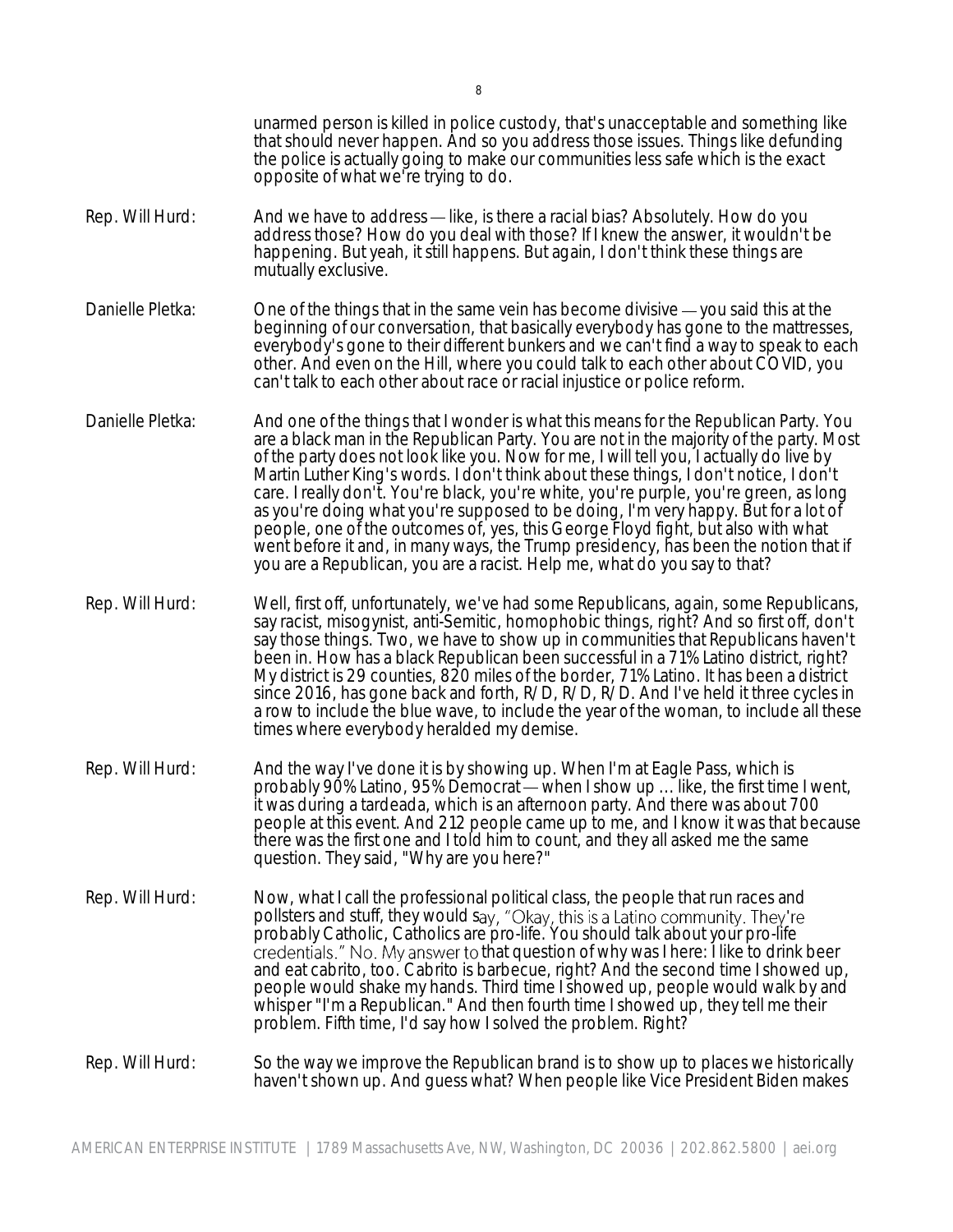comments that shows that they're taking for granted communities of color, we can't capitalize on it because we haven't spent time in those communities. Right? So how have we articulating how conservative principles have specifically helped communities of color? Women with college degrees that live in the suburbs? I looked for that stuff, and to be honest, that stuff doesn't exist. Right? We should be talking about education. In Texas, you look at school choice, and we have seen since 2014 to now Latino kids, their performance on tests have been drastically better. Light years better, there's no question. Oh, and guess what? More than 70% of kids that are in our charter schools are Latino kids. Right? Rep. Will Hurd: But we're not talking about how these principles are actually impacting many of these communities. So we've just got to do a better job taking the message. And look, I will say that if the Republican Party doesn't start looking like America, there's not going to be a Republican Party in America. And why should everybody care about that? That competition of ideas is what has made our country great. Rep. Will Hurd: And Dany, to go back to your first question, right? Why is everything black or white, red or blue? I think it's because of the way our electoral system is designed. When this cycle, let's say maybe 40 seats are in play -20 years ago that number was way over 75, almost to 90. 10 years before that it was like 115, 10 years before that it was like 150. Rep. Will Hurd: When 85% of congressional seats are decided in a primary, whether it's Republican or Democrat, that means that the only way you win an election is by creating contrast. And if you win an election by creating contrast, what are you always doing? Creating contrast. Right? And so ultimately I think if more districts were like mine, that were truly 50/50, then you could ... and I get rewarded for solving problems. I get rewarded by being inclusive and talking about solutions that solve everyone's problems. I think we'd be better off. Now, this is something that would have to happen in 50 states all at the same time, and it's probably unlikely, but I think that's something that would address this issue. And we can go back to recent history to show that that was the case. Marc Thiessen: So let's talk a little bit about how the Republican Party can do that. We've got an election coming up between Joe Biden and Donald Trump. There was a poll recently that showed that only 65% of the African-Americans under 29 plan to vote for Joe Biden, which is something like 17 points below what Hillary Clinton was in 2016. They're not very happy with Joe Biden or with the Democratic Party. Only 13% say they're going to vote for Donald Trump, but this is a guy who, if you just look at it on paper, it's like with everything with the Trump presidency, you just looked at it on paper, not knowing who the candidate was you'd say, "Pretty good record," you know? Criminal justice reform, lowest African-American unemployment before the pandemic in history, opportunity zones that Tim Scott, and you, and others worked on. Why does he have such a problem reaching out to that community? Rep. Will Hurd: You have to ultimately show up, right? And look, criminal justice reform was important. Are people make a voting decision based off of that? I don't know the answer, right? In my district when I've done polling, criminal justice reform is not one of the 10 things I ask people, "rank your 10 most important issues," right? Now, the lowest unemployment rate in the African-American history is great. But right now in this recovery that we're seeing post COVID-19 and the African-American community is being disproportionately hit, right?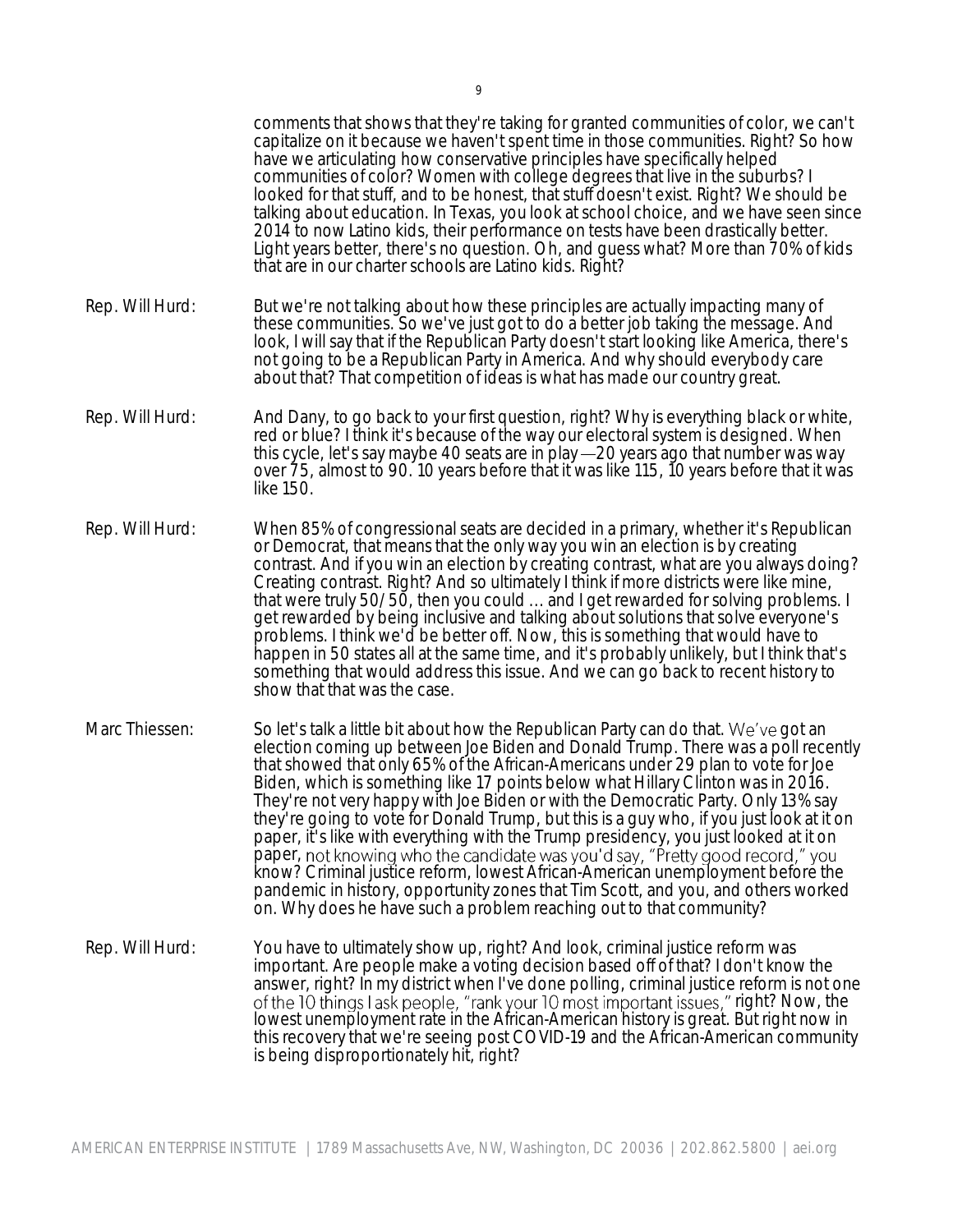Rep. Will Hurd: And so how are we ultimately going to address that? This is not something that you can fix three months before an election. I always tell candidates that are running across the country, "Showing up three months before an election is called pandering. You got to be there all the time." And again, when I would show up in October, people would be like, "Oh, Will's back." Because I had been there 17 times before that. Danielle Pletka: Now, I listen to you and I know your background. I mean, you're a guy who's a lot like me and Marc and all of our friends. You served at the CIA. You care about the world; you care about our country. You care about conservative ideas. It depresses the hell out of me that you're not running again, I got to tell you. Marc Thiessen: Yeah. The Republican Party is going to look less like you because you're not there. Rep. Will Hurd: Look, to be honest, it shouldn't be, right? But I will say this. So in 2018, there was only three of us that were running, that were the Republican candidate in a primary. This cycle was a lot more, I think we had over 212 African Americans running. They haven't all gotten out of primaries, but you had great guys like Wesley Hunt in Houston, you have John James in Michigan, right? There's more than — I haven't met them all, right? My goal is to stay involved. When I left the CIA, the job that I love and I was good at, my job was to collect intelligence. I was the dude in the back alleys at 4:00 in the morning, recruiting spies and such. It's best job on the planet. But I also had to brief members of Congress when I was at the seats. Rep. Will Hurd: And to be frank, I was pretty shocked by the caliber of most of our elected officials. And so I thought, I can help the intelligence community in a different way by running for Congress. And now I think I can help my country in a different way in other areas, right? To continue talking about issues that are going to matter, right? Like cyber security, artificial intelligence, quantum computing. I don't agree with anything<br>Vladimir Putin has ever said. But, Vladimir Putin said, "Whoever masters AI is going to master the world." And I agree with that. There's no second place when it comes to AI. And to be able to work on those issues, continue to work on those issues, with companies, in the private sector, that's going to be great. To be able to help academic institutions build a institute on technology policy. Taking young kids that may be a poly sci major, and have them have a data analytics minor and then have them come to Washington DC and work at the department of Homeland Security one summer, and then at Amazon, AWS, another summer. Rep. Will Hurd: And then you have a policy professional that understands both worlds because the technology change that we're going to see in the next 30 years, makes the last 20 years look insignificant. It's coming. We have to be ready. We have to be able to take advantage of technology before it takes advantage of us. So helping to do that, right? Those are the things I'm looking forward to being able to continue do it. Rep. Will Hurd: And talking about these issues still in the media, like I said, my goal — there is a quote I saw recently from, I don't know if the quote was actually about Reagan, or if it was, it was said by Ronald Reagan, or if it was about Ronald Reagan. And he said to "Learn, lead and then leave." I don't think these positions are designed to be in forever. Danielle Pletka: Thank you for your service in every possible way. And I hope you'll come back and join us on the podcast when you're no longer a member of Congress and then we can be even more frank. Thanks a ton.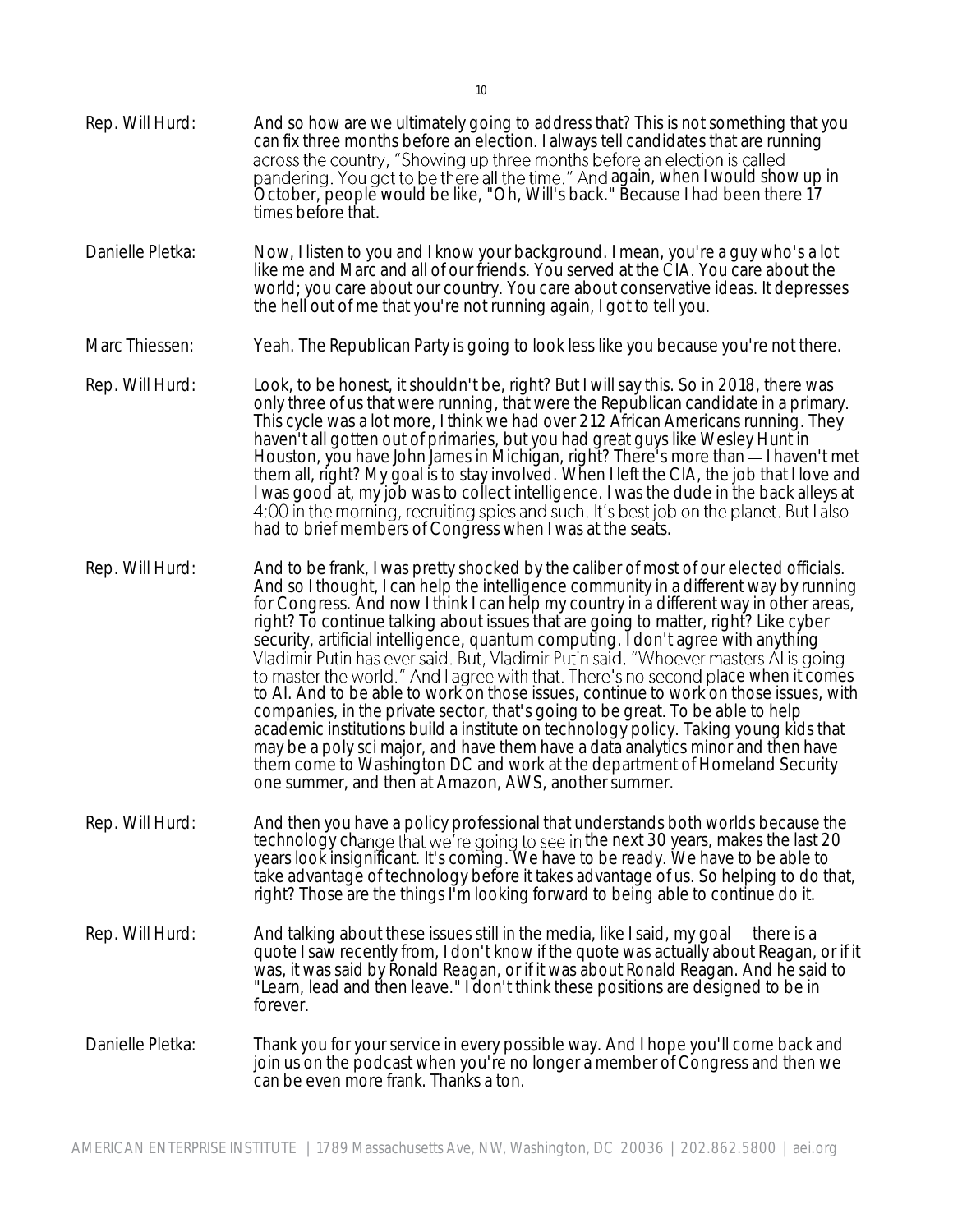- Marc Thiessen: I'm really sad that Will Hurd is leaving Congress. He's a great member. He's a great leader in the Republican Party. And as we can see, we need voices like him to talk about these things because he brings rationality to the discussion that seems to have gone completely irrational.
- Danielle Pletka: I mean, I guess one of the things that I asked him, and I still don't understand, is, yeah, I get it, the Republican Party has bridges to build with a lot of minority communities. On the other hand, being taken for granted, being pandered to by the Democratic Party, I'm sorry, if you're a thinking man, a thinking woman, I don't care what color, what ethnicity you are. You've got to ask yourself why it is that it is good for you and your community and your family's future that a party just takes you for granted. I don't get it.
- Marc Thiessen: Well, there is a really a real opening for Republicans with the African American community now. Because there was a great story in the Washington Post. And I cited this poll partially to Congressman Hurd. But Biden has about 85% of African American voters overall, which is less than Hilary Clinton did at the same time last year, but he's only got 68% of younger voters. And 29 and under African American voters, 13% are voting for Trump. 18% are undecided. So what that means is there's about 31% of younger African-Americans who are not backing Biden or are open are voting for Trump or are open to Trump. That's a remarkable number. And it shows us that there's a cultural shift in the black community where the older voters that have traditionally been with the Democrats, the younger voters aren't necessarily lock step with that. And so if we could just get the Republican Party and the President to really make an effort to win those folks over, the Republicans could take a significant chunk of the African American vote.
- Danielle Pletka: One thing I think you're not considering is that that 19% undecided may actually think that Joe Biden is too conservative.
- Marc Thiessen: I don't know if that's true, Dany, because the whole pitch of Joe Biden within the Democratic Party was that he was the guy who can bring the African American vote. In fact, within the Democratic Party, African American voters gave him the nomination over Bernie Sanders. It was Bernie Sanders who had the problem with African American voters, it was Pete Buttigieg who had problems with African American voters. So Biden should be over-performing with African Americans. He was Barack Obama, the first black president's, vice president. He has strong ties with that community. I think it's more of a generational shift, that there's openness to other ideas. It takes Republicans reaching out and trying to build, as Will Hurd said, you got to show up. And not just once, but several times so that they're used to having you around. And if we don't show up, we're not going to win those votes.
- Danielle Pletka: Well, and I'll add this. It's not just showing up. It is actually caring about issues that affect not just the kind of communities that Donald Trump really spoke to  $-$  rural whites, people who had been left behind by international trade agreements, people who felt like neither the Republican Party nor the Democratic Party spoke to them. It's a question of actually reaching out to black communities, to Hispanic communities, to everybody and saying, "I'm interested in the problems that plague your community." One of my friends has said to me repeatedly, American male, black voters are extraordinarily enthusiastic about the question of prison reform. They're extraordinarily enthusiastic about the question of what to do with people who have served their time and want to become functioning members of society, because they are also forgotten. And of course, mostly men, they are forgotten men.